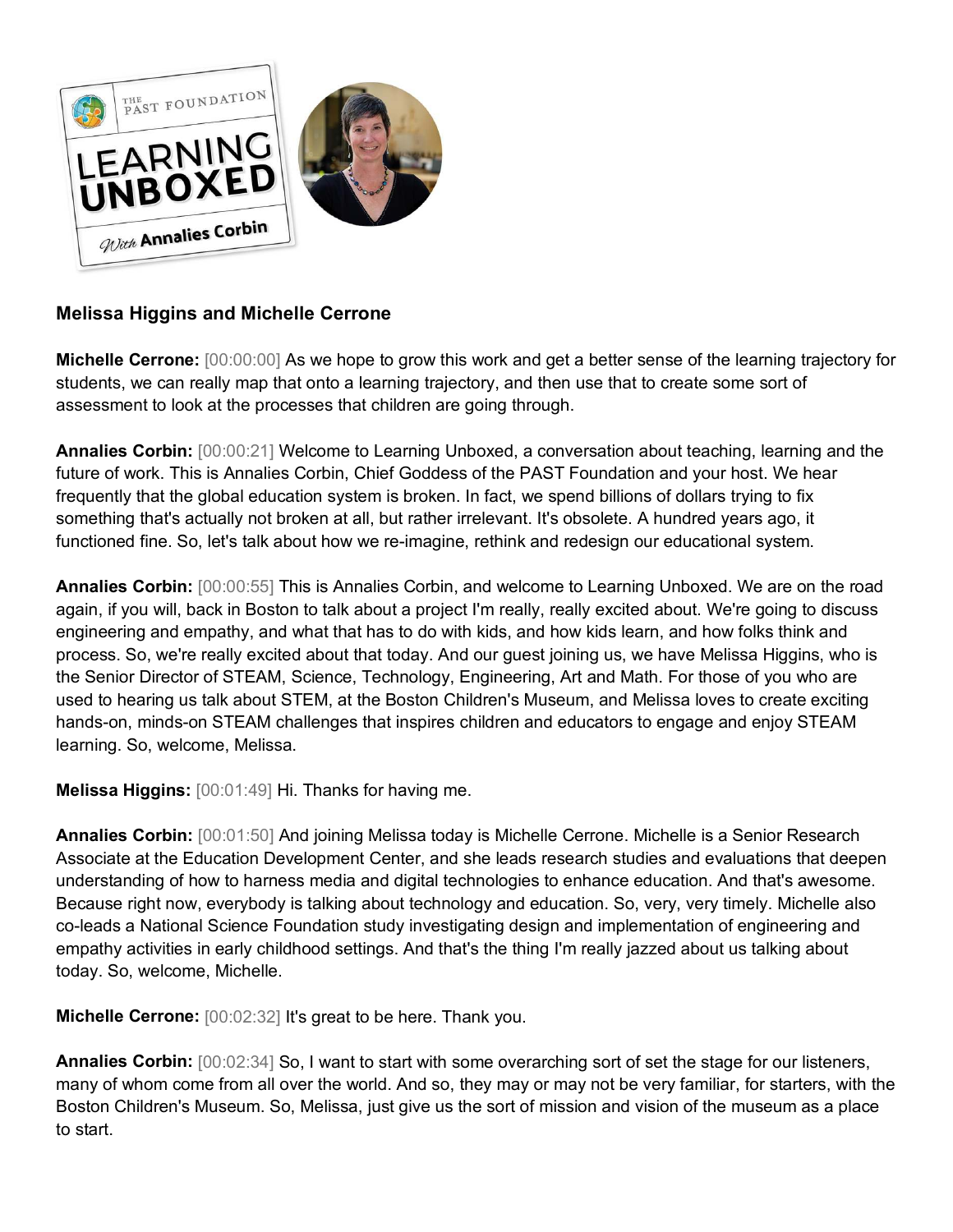**Melissa Higgins:** [00:02:54] Sure. Yeah. I'm happy to. So, Boston Children's Museum, obviously, we're located in Boston. And we're actually the second oldest children's museum in the world, which is a great claim to fame.

**Annalies Corbin:** [00:03:05] Did not know that.

**Melissa Higgins:** [00:03:07] Yeah. Yeah. Fun fact. We were started in 1913 by science teachers, actually. So, a lot of good connections to the current work of the STEAM team. And, you know, like many children's museums, really, our mission and vision is to provide really exciting and joyful learning experiences for children and families. And the STEAM team in particular, obviously, we focus on the STEAM discipline, but whatever specific activity or projects we're working on, we're always thinking about kind of the underlying skills and ways of thinking that we can help supporting kids so that they'll be successful STEAM thinkers later in life no matter what their profession is or what they go on to do. So, that's really what we're always thinking about.

**Annalies Corbin:** [00:03:52] And a fun place for kids and families and schools to come hang out. Plus, the added benefit.

**Melissa Higgins:** [00:03:58] Yes, exactly. And for staff to work in, I would say.

**Annalies Corbin:** [00:04:01] Yeah.

**Melissa Higgins:** [00:04:01] We have a great time developing our activities and exhibits, and yeah, it's really a fun place to work.

**Annalies Corbin:** [00:04:07] Yeah. You can't go wrong with children's museums. They're just awesome all the way around. So, excellent. Thank you for that. So, Michelle, can you tell us a little bit about the Education and Development Center? Same question. Mission, vision. So, what is this thing?

**Michelle Cerrone:** [00:04:21] Sure. So, the Education Development Center has not been around quite as long as the museum, but we were established in 1958. We are a non-profit organization. We focus on researching and designing programs to improve education, to improve health and to improve economic opportunities, both here in the United States and internationally. And I would say equity is a common theme that unites our work. So, EDC's headquarters are in Waltham, Massachusetts, which is just outside of Boston.

**Michelle Cerrone:** [00:04:55] I'm actually based in New York City at EDC Center for Children in Technology. The focus of the work at our center is investigating the role of technology and media and supporting teaching and learning. We work in both formal school environments, informal spaces like the museum, and then also, in communities and in the home. And so, our work with families in the home has taken on a new relevance over the past as schools and families transition to remote learning.

**Michelle Cerrone:** [00:05:25] So, we've been able really just to not only share our resources for families to use, but to translate into actionable and family-friendly language what we know about the exemplary use of technology and media in the home. For example, my colleagues developed a guide with tips for parents, with young children around using technology as a tool for learning. You know, it's available in both English and Spanish, and it's not me like shamelessly promoting our work, but really just to say that these are topics that EDC and the Center for Children in Technology, in particular, have been grappling with for years.

**Annalies Corbin:** [00:06:03] Yeah, that's the interesting reality of life during a pandemic, is a lot of the things that we're talking about and seeing in education are conversations that folks have been wrestling with for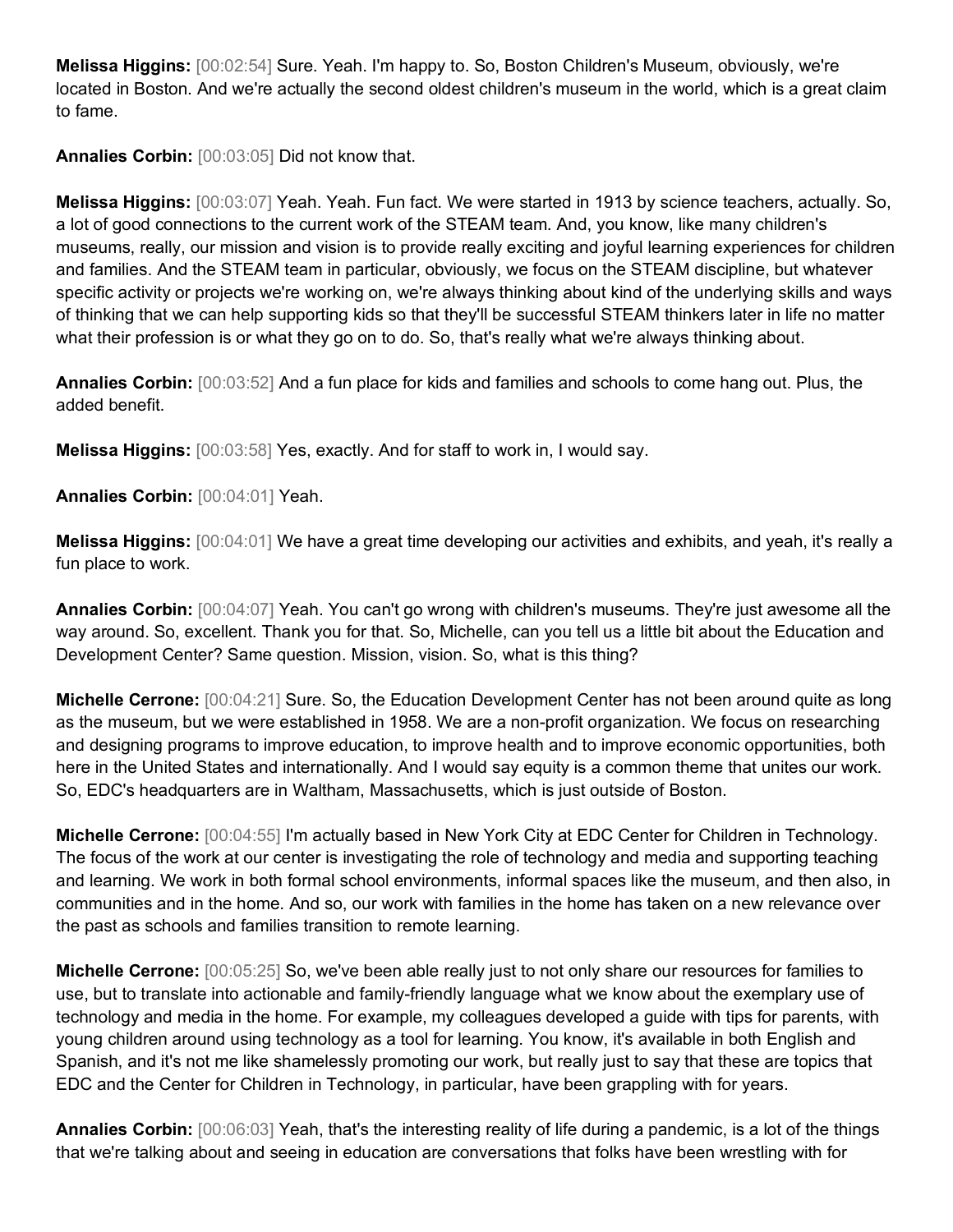really, really long time. And there's suddenly a sense of urgency and requirement that says, hey, now, we have to take these great debates we've been having or this lack of resources or these concerns around equity, and we have to fast-track solutions to all of this.

**Michelle Cerrone:** [00:06:31] Yeah.

**Annalies Corbin:** [00:06:31] So, it's an interesting time that we are all sitting in, isn't it?

**Michelle Cerrone:** [00:06:36] For sure.

**Melissa Higgins:** [00:06:36] Yeah, professionally is.

**Annalies Corbin:** [00:06:39] And I think that the rate and pace of modification is fascinating. And I know that's not what we're here to talk about today, but it is one of the things that I think that over time, as we reflect back, we are going to find that the rate and pace of learning is debatable in some cases, in some locations and same instances around how much kids are actually able to gain if they even have access. But what I can tell you that I think the service providers, the teachers, the adults in this environment, the rate of learning right now is pretty steep.

**Melissa Higgins:** [00:07:12] Yes, exactly. I think especially in museums, and I know, as you said, this isn't our main focus today, but it's been really interesting to hear from colleagues and just see with our own work at Boston Children's Museum be—you know, our core work is, for the most part, hands-on, face-to-face experiences. And now, that is impossible. So, while we've had many conversations over the years about ways to digitize something or do it not face-to-face, now is the time when we are forced to experiment with that and perhaps kind of let go of some of the hang-ups that we have held on to for so long and just give it a go and see what happens. So-

**Annalies Corbin:** [00:07:52] Yeah. And I think that folks all over the world, that's exactly what they're doing. So, the flip side of it, and this gets me back into the research component, Michelle, in particular, right? So, there's going to be so much that we will have learned. And I think that over the next nine to 18 months, the sets of questions that folks are going to start to be generating around, hey, what do we know, how do we know, what's the data telling us and what questions should we really be asking for the future are going to be really critically important and enlightening as well.

**Annalies Corbin:** [00:08:24] So, speaking of research then, so let's talk a little bit about sort of what's the origin story around engineering and empathy and how is it—so, A, what's the origins where it comes from? And then, how that particular relationship between that program and project, the museum and the center. So, I'm not sure who wants to tackle these questions. I'm going to toss it out, and whichever one of you wants to lead, we'll go from there.

**Michelle Cerrone:** [00:08:55] Melissa, I'll let you lead since this was your-

**Melissa Higgins:** [00:08:57] Yeah. So, I guess I don't want to go too, too far back, but I've worked in engineering education for most of my career, and I kind of started right when days like Massachusetts were beginning to think about incorporating engineering in their educational standards. So, that was really kind of like 2003, 2004, and had done a lot of work. I've pretty much always worked in museums with some exceptions over the course of my career. But that's the crux of my work was from the museum working with teachers and students in schools and primarily with elementary school kids.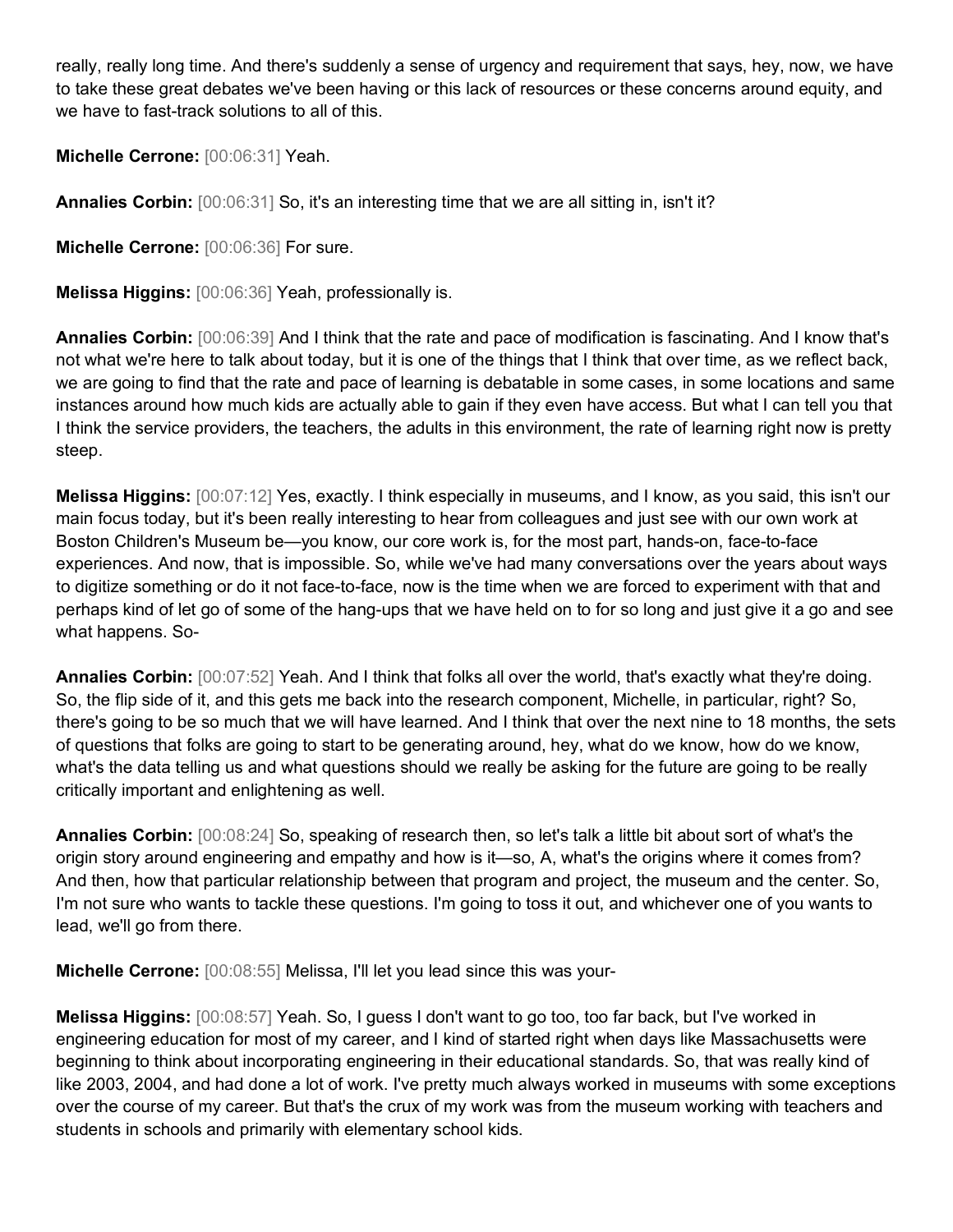**Melissa Higgins:** [00:09:36] So, after doing that for over a decade, I remained really passionate about engineering education, and what that can do for kids in terms of helping them solve problems and sort of think outside the box and grapple with problems that don't have one correct answer. But I really felt like there was such a need to incorporate a little bit more of the social-emotional learning aspect of things, and specifically empathy, which much like, you know, I tend to think that a lot of the STEM disciplines are so much more than that single discipline.

**Melissa Higgins:** [00:10:10] And as I mentioned, you know, you can take what you learn about STEM things and STEAM things, and apply it in so many different areas of life. And empathy, I believe, is truly one of those skills as well. So, I was really interested in the idea that we could perhaps figure out a way to combine those two things. And specifically, I've been at Boston Children's Museum for about two years and going there really allowed me a little more time and space to learn from colleagues about some of the important aspects of child development that maybe I didn't have as much background and coming from kind of a STEM education, you know, space. And thinking about when kids really begin to learn those empathy skills, it's really early on.

**Melissa Higgins:** [00:10:57] So, you know, often, we talk about engineering being something that maybe doesn't get to do until kids are already in college and have declared engineering as a major, and that's starting to change now with some of the education standards. But then, the idea that we could begin to introduce engineering and empathy right at the time when kids are beginning to develop some of those skills, they're really in pre-K and K classroom was, you know, that sort of feed that started all of this. And then, Michelle, maybe I'll—so, Michelle and I had worked together in the past, and obviously EDC is a great organization and Michelle is a great colleague. So, I roped her into this. And do you want to talk a little bit about some of the big questions, kind of the research-type questions we were thinking about originally with this project?

**Michelle Cerrone:** [00:11:45] Yes, sure. So, I guess why don't I start by talking about how we're approaching the research design because I think that gets some of what, Melissa, you're saying. So, we're pushing it-

**Annalies Corbin:** [00:11:56] And that's going to be one of things that teachers in particular, schools have tried to figure out, how do we measure, how do we assess empathy, right? And, of course, you know, elementary schools, I'm struggling to figure out how they're going to tap into those engineering components with all of the new standards that are available. So, yeah, Michelle, I think that would be a piece that people are extremely interested in.

**Michelle Cerrone:** [00:12:18] Yeah, sure. I don't know that we're going to get to how to assess empathy yet, but I think that is a very important question. So, the way that we are envisioning and approaching the research design is through a design-based research approach, and that means a few things, right? First, it means that we'll be following an iterative development process, you know, working very closely with essentially partnering with teachers as co-developers so that we situate our research in our development process in real educational contexts, right?

**Michelle Cerrone:** [00:12:53] And so, the result is or what we hope the result is that the resources are responsive to the priorities, the cultures, the instructional routines and the needs of the schools and the teachers who use the resources. And perhaps more importantly is that we develop a set of resources that are flexible enough to be adopted by teachers based on their own unique contexts after the project is over. The other key aspect of this design-based research approach is that at the end of the project, we'll not only have a terrific set of resources, but we'll also be generating knowledge for the larger field, right?

**Michelle Cerrone:** [00:13:34] So, for this process and projects, a big piece of that knowledge will be a set of principles, we call it design principles for designing these types of activities along with identifying the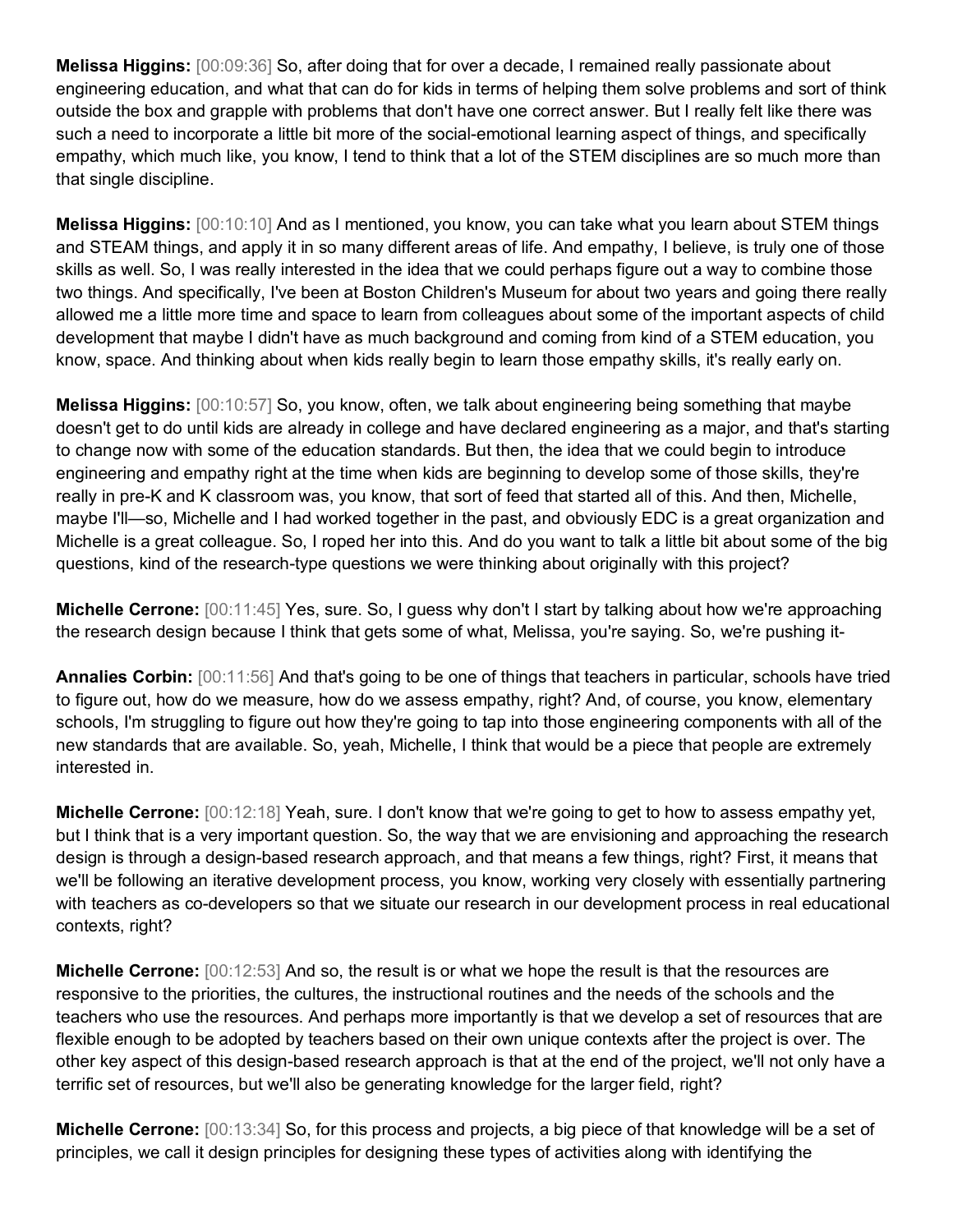professional learning experiences that support early childhood educators and engaging in these types of activities. And I think as we begin to learn more, that's where we'll start to see, what does empathy in engineering look like? How does that play out in early childhood settings? And that will start to allow us to begin to assess it.

**Annalies Corbin:** [00:14:07] So, essentially, as part of this project, you'll be crafting—as you learn along the way, you're literally crafting the road map for others to follow and to actually build activities, modules, units if you're thinking about in a traditional school setting or in informal settings, be able to utilize that tool to ensure that the programming that they're doing is robust and where it needs to be. Is that an accurate reflection or where's the tweaking around the edges of that?

**Michelle Cerrone:** [00:14:33] Well, I would say, and I'm sure Melissa has much to add to this, but that we're allowing the thinking about the unique context that each school and each teacher exist in.

**Annalies Corbin:** [00:14:46] Perfect.

**Michelle Cerrone:** [00:14:46] And so, how can they take this resource that we develop after the study and adapt it to make sense in their setting and their routines, you know, sort of original-

**Melissa Higgins:** [00:15:01] Yeah. Yeah. No, I totally agree with that. And I think even, Annalies, to your point about creating the road map, we're actually not only creating it for others, but we're—you know, it's the classic building, the planners are applying it. We're creating a road map for ourselves at this point.

**Annalies Corbin:** [00:15:15] Educators, we're really good at that, right?

**Melissa Higgins:** [00:15:18] Yeah, exactly. Feels very comfortable. So, you know, I think one thing, we were lucky enough to do three workshops with educators before the world kind of stopped being, you know, what we had known it to be before. And in those sessions, we tried to be very open with them about the fact that while we had convened them to share some ideas about engineering and empathy and do some activities together, we were really there to get their thoughts and learn from them. And we didn't have the answers yet and we hoped we would eventually find them together.

**Melissa Higgins:** [00:15:54] So, I think that was a critical starting point for us, is gathering those pre-K, K educators together to share what they were thinking and what felt right for them. And, you know, beginning to pick apart the engineering piece and the empathy piece, and then put them back together in ways that kind of felt right to those teachers. So, yeah. And we still don't have all the answers, but we at least have learned a lot from those experiences.

**Annalies Corbin:** [00:16:19] Well, walk me through a little bit about structure because that's an intriguing thing. And I am particularly interested in it because PAST does a very similar process. I mean, we advocate for this. We believe in this very, very strongly of bringing the educators in that are going to be utilizing this content or this area of expertise that you're trying to build out or help educators build out, you know, so they have direct application in their classrooms. And for them to be not just part of your study group, but part of your research team, that particular design model is one that we feel is critical to success.

**Annalies Corbin:** [00:16:59] So, I'm really curious about when you bring those educators into those first those three workshops that you had, so for folks that are listening and don't have access specifically to this project, and certainly not yet as it's continuing to unfold, but are sort of thinking about how they would learn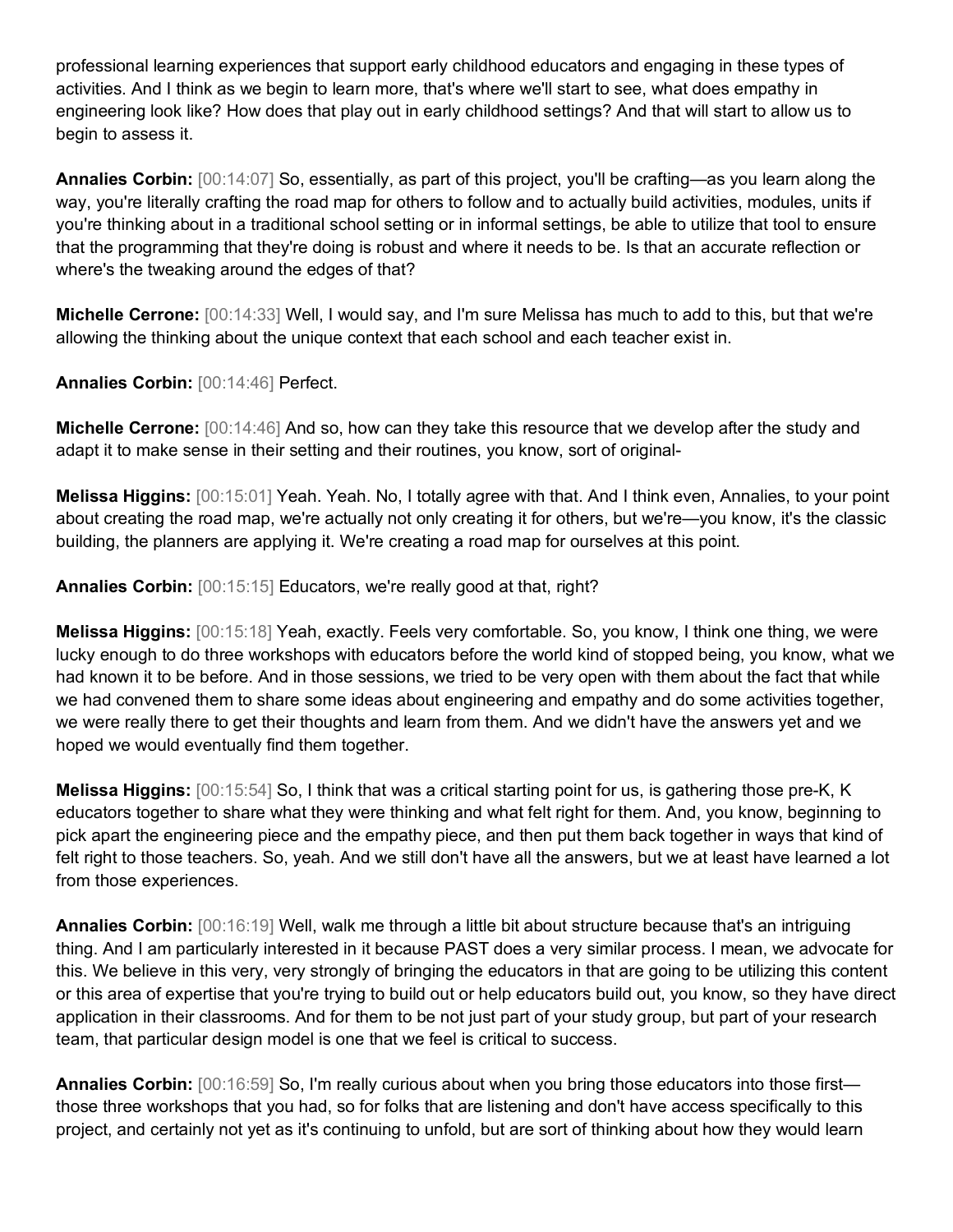from you and your process and the application of your process into their own communities, what does that look like? Did you have a set of activities in mind or did you literally just start with a brainstorm with these folks?

**Melissa Higgins:** [00:17:29] Yeah, that's a great question. We did start in the first workshop with some core activities that we could kind of build some foundational experiences together that we could then talk about and dissect as a group. And, you know, that varied from some discussion-based things to some hands-on engineering and integrated engineering and empathy challenges. So, the one main challenge we worked on together was looking at the storybook, Make Way for Ducklings and really analyzing how the characters in the story were feeling and what evidence we could fight for those assertions, and then designing, engineering something to help the ducks cross the road.

**Melissa Higgins:** [00:18:19] So, that was the starting point really for a lot of the conversation. And then, in the first workshop, to be honest, we did try and do some pretty blue-sky unstructured brainstorming after doing some of those discussions and that activity. And we had a phenomenal—all of the teachers we've dealt with so far, we've been so lucky, they're wonderful. And they just told us—I mean, they did it. You know, they were game for it, but they told us, basically, we needed more foundational, like we didn't have enough to really feel like we were being effective in that brainstorming.

**Melissa Higgins:** [00:18:55] So then, we've changed every—we've done three workshops. Every workshop has been a little bit different because we're using those things, what the teachers are telling us. So, in the next workshop, we offered up a couple more activity ideas that weren't quite as structured as what we had done with the Make Way for Ducklings activity. And so, yeah, we tweaked kind of every time. And I think the teachers have given us excellent feedback on what we presented and other things we might think about for the future as well.

**Melissa Higgins:** [00:19:23] So, we're kind of using this downtime at home to pull together some drafts and making sure we're writing up how those changes happened and what we actually did for the activities and what the teachers suggested, and then we'll share those back out with them for some more feedback. So, that's the kind of workshop piece and what we've done so far in person. But I don't know, Michelle, if you want to talk a little bit about how the research—like how we structured some of the gathering of info in the workshop or some of the ideas we have for moving forward.

**Annalies Corbin:** [00:19:54] Yeah, I would agree, Michelle. I think that would be really helpful. And one of the pieces that Melissa mentioned and I'm intrigued by from the research perspective is we often hear from teachers that a shared vocabulary and foundation is absolutely essential. So, one of my questions right off as Melissa was kind of going through, what that first workshop was doing was, oh, my gosh, how do you capture or ensure, even if you can't ensure they came in that way, but how do you capture, and then capitalize on this notion of a shared vocabulary and experience to move forward? And I'm sure that's part of your research work anyway. I have no doubt.

**Michelle Cerrone:** [00:20:34] It sure is. And it really aligns with some of the findings that came out of those workshops. And I have to really hand it to Melissa and her team for creating a structured experience during these workshops. That also was open enough for us to really hear from teachers in a way that elicited some of these design principles. I think they did just a fantastic job with that. So, we did kind of a pre-workshop survey to get a sense of how teachers think about engineering, how they think about empathy, how confident they are in their ability to address it in their teaching.

**Michelle Cerrone:**  $[00:21:15]$  You know, we went into this project pretty confident that teachers in early childhood settings are addressing empathy, that it's a big part of what they're doing. What we learned from the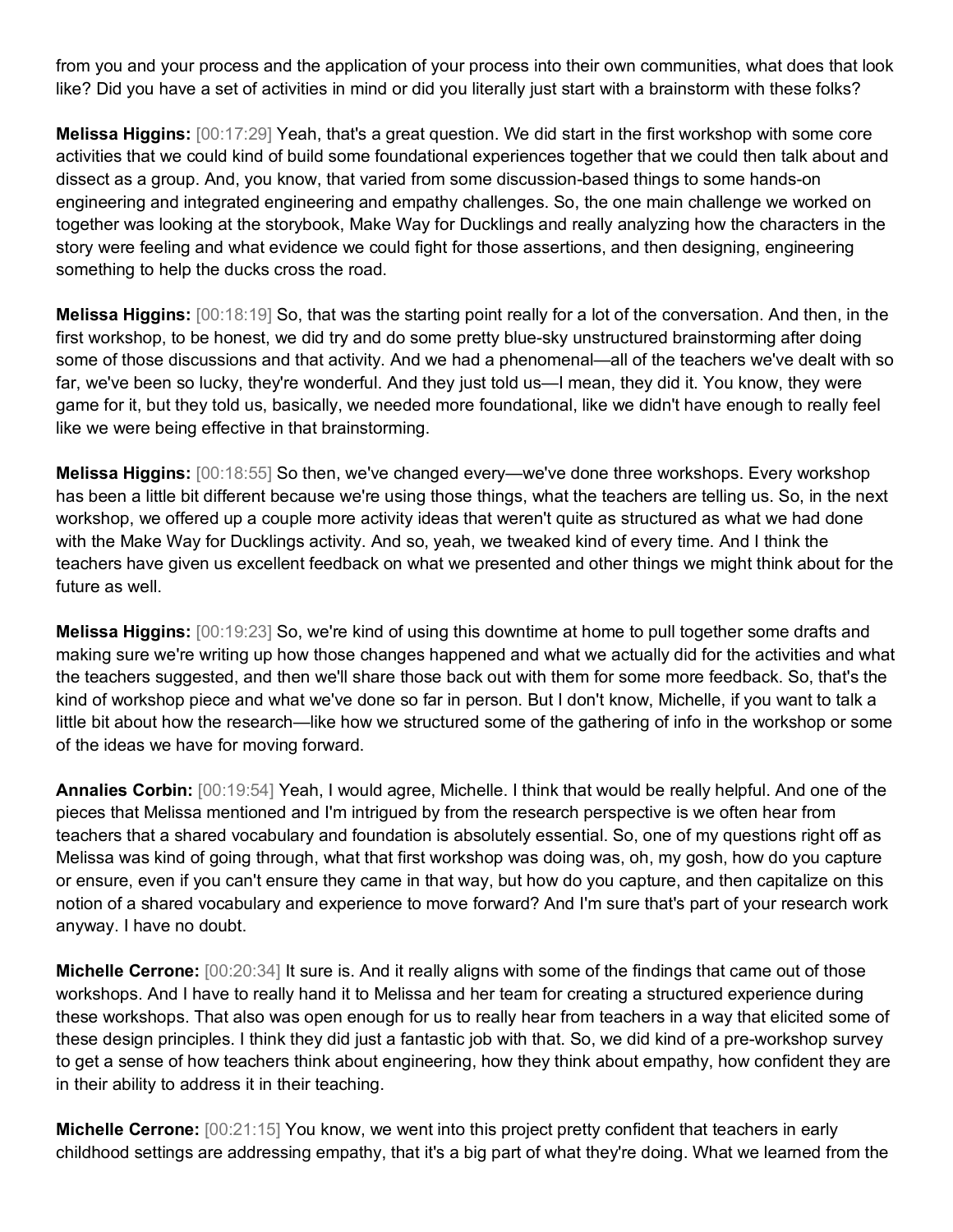teachers during the workshops and through the survey has reiterated that, right? Teachers are engaging children in empathy on a daily basis. What we also learned was that teachers seemed to most often address empathy more informally, based on situations or conflicts that come up in real time.

**Michelle Cerrone:** [00:21:51] And what I think surprised us, and Melissa, you can correct me, is that though teachers are confident about their understanding of empathy, they're confident about their ability to engage children in empathy, and they also—you know, we have really strong examples of how they address it in their classroom, they couldn't necessarily tell us the specific strategies they draw on when teaching it. It also wasn't necessarily clear that there was a common or shared understanding of what empathy is for young children.

**Michelle Cerrone:** [00:22:21] And then, you know, that's not to say that teachers don't know what empathy is and what the important aspects of it are for young children's development. Just that we didn't hear a shared set of language, that teachers were all using. So, that tells us, and here comes like the first draft of one of our design principles, that we need some common language in our resources that describe these strategies that we hear teachers are using. So, we're just putting words to it, right? Now, engineering was a lot different. And, Melissa, do you have anything to add about the empathy piece?

**Melissa Higgins:** [00:22:55] No, I totally agree. And I think, you know, even to be perfectly honest, when we were writing the grant with the National Science Foundation funded initiative, there isn't a definition for empathy in the literature no matter what—if you're looking at pre-K, K, you're looking, you know, for adults or whatever the case might be, there's no—there are many facets of empathy and lots of different ways to talk about it, but, you know, there's no accepted one definition and, you know, that bears out, it would be teachers that we were talking with as well.

**Melissa Higgins:** [00:23:31] So, we did—kind of we put forth a definition in the grant and we shared it with the teachers that basically, we were—for our purposes, we were thinking of empathy as ability to take a perspective of another. And whether that's another person or another classroom or an animal, you know, it doesn't really matter, the other, but that ability to take the perspective of another. And yeah, I think, you know, continuing to talk with teachers about what really feels right.

**Melissa Higgins:** [00:24:03] And, you know, many teachers I think said that while they are sure they are teaching empathy and they see it in their students and they can talk about it, they maybe aren't using that specific word even, you know, even in their own minds as they're thinking about it. They had other terms sometimes that they would draw on. So, yeah, it's really interesting to hear how it manifests in their classrooms and their teaching.

**Annalies Corbin:** [00:24:23] And I would imagine that when you asked them to formalize empathy as a teaching strategy and a learning target, that was a whole different sort of set of maybe not deer in the headlights, but for some, that would be—I would imagine they struggled, back to one of things I heard you both mentioning earlier, as, you know, where or how do I apply that? And then, when you say, and oh, by the way, let's use engineering principles to do this or engineering standards to try to get us there, you know, elementary teachers in particular, they're great engineers, they just don't recognize that about themselves, right?

**Annalies Corbin:** [00:25:10] And that's part of the reality. I see that with teachers all the time. The other one that I bump up against, you know, you see this when you're talking about technology sometimes, you just, oh, no, you know, I'm not very good with technology. I don't understand what I should be teaching with that. And it's just not true when you really start to begin with them. And then, the same thing we see with mathematics sometimes. And so, I'm not surprised to see that you would have teachers that don't necessarily think that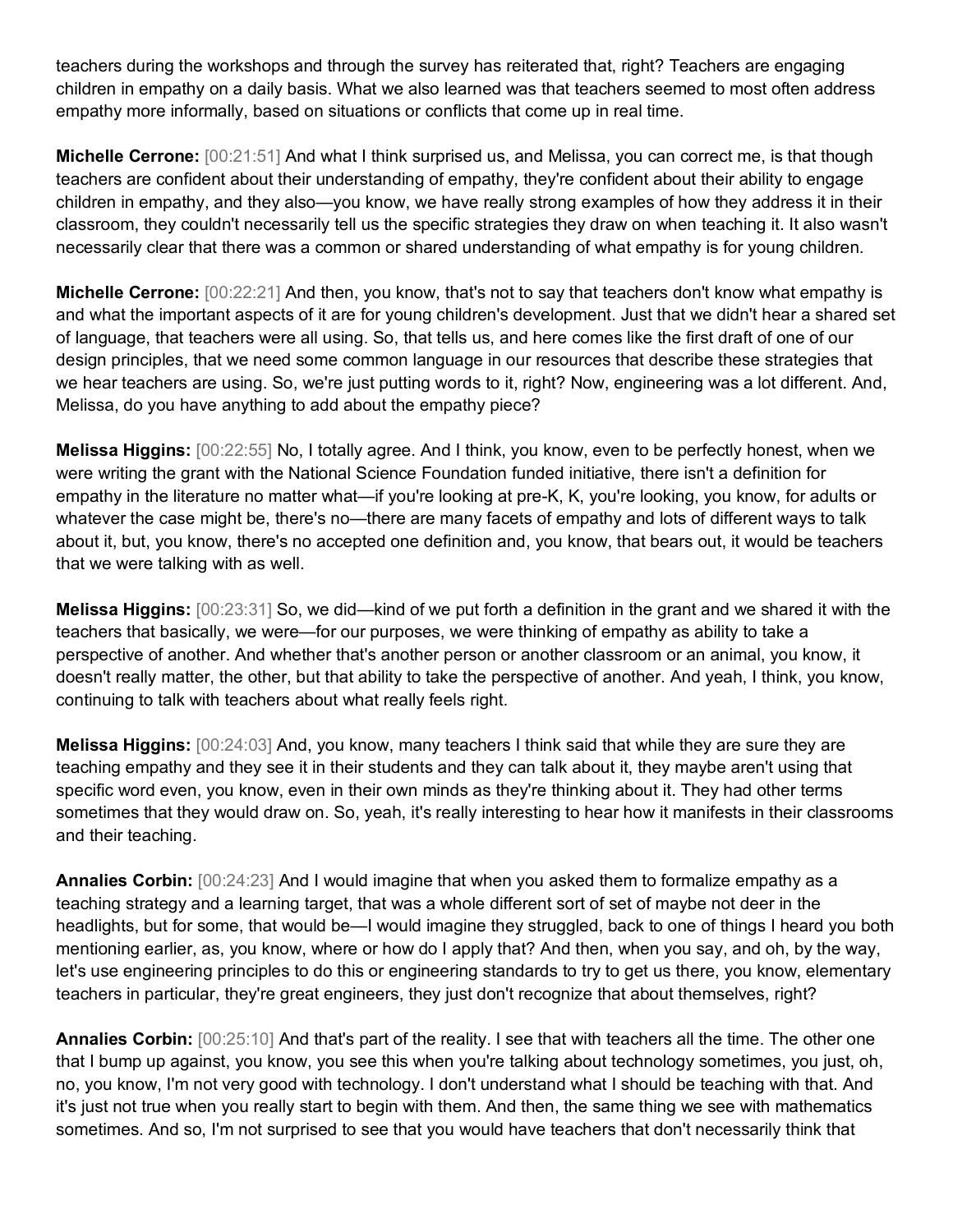utilizing engineering as part of that mechanism would be not only an intriguing way to go, but one that they're probably actually already doing and just are not quantifying it.

**Michelle Cerrone:** [00:25:44] And that's exactly I think what we heard from a lot of the teachers, is that, oh, I didn't realize I did engineering, right? The examples that we're talking about are things that I'm kind of already doing. But of course, there's a perceived barrier, right? We're up against how teachers we're working with think about engineering, which is influenced by how the larger society talks about. And I think, Melissa, you can speak to this better than I can. The idea that it's all about math and that it's removed from what maybe the average person is able to do, part of what we're doing is shifting that perception, I think, right?

**Michelle Cerrone:** [00:26:26] At the same time, we're also shifting the skills necessary to be successful in engineering by pulling in empathy. And in fact, one of the members of our advisory board is a professor of engineering. And his whole—or I don't know if it's his whole focus, I shouldn't say that, but a big focus he has is on the importance of empathy in training engineers, right? And it makes sense. And I think it really fits well into a preschool classroom in early childhood settings in a way that might be surprising for teachers and for parents for that matter.

**Melissa Higgins:** [00:27:01] Yeah. Just to add on to Michelle's comment, really, so Joe Walter is one of our advisors. He's at University of Georgia. And his work at the college level with engineering was very inspirational to the grant itself and some of the ways that we're thinking about this now. But I think one point that he made with us when we were talking especially about the teacher workshop was, you know, often—and I do this and I know a lot of other people in engineering education field do this.

**Melissa Higgins:** [00:27:32] But we'll sort of say that engineering is using math and science understanding and ways of thinking to solve problem, which it is, but his point is often that by simply adding onto that, it's using your knowledge to solve problems for people and communities and animals, you start to shift some of the thinking where it's, you know, less solely focused on the concrete science knowledge or the math back, and it's much more focused on how we can help other people. And, you know, there are a lot of other skills that can go into that if you're trying to help others.

**Melissa Higgins:** [00:28:10] So, that could be your observation skills or your ability to communicate with people and connect with others. So, just those simple tweaks in language could really start to change some perspective about who engineering is for and who would be good at that. I think a lot of that is—he's seeing some of that in his own college classrooms and with some of the students that he's working with, but the idea that we could start that so early on in pre-K, K and kind of change those understandings, it's kind of amazing to think about then who might feel like engineering is for them and who would be in that field in 20 years.

**Annalies Corbin:** [00:28:48] I think that's an intriguing thing too because I think that two pieces that I sort of want to reflect a little bit on with the two of you, so one of them is that the humanizing of engineering, which in many ways is what he's talking about, right? Theoretically, will have a profound impact on these—to your point, Melissa, to these young kids 20 years from now. If they are immersed and even as the smallest of kiddos all the way along, girls, boys or no matter what your background, what your experience, what life you're living in that moment, if you feel like that at all stages along the way, that you are an engineer, whether you become an engineer or not, a completely different element, right?

**Annalies Corbin:** [00:29:32] But as humans, we use the design cycle every single day. You know, we get up in the morning, we get dressed before we show up. And we are successful. Every human is successful to some extent in engineering, at least a component of our world in our moment every single day. And yet, we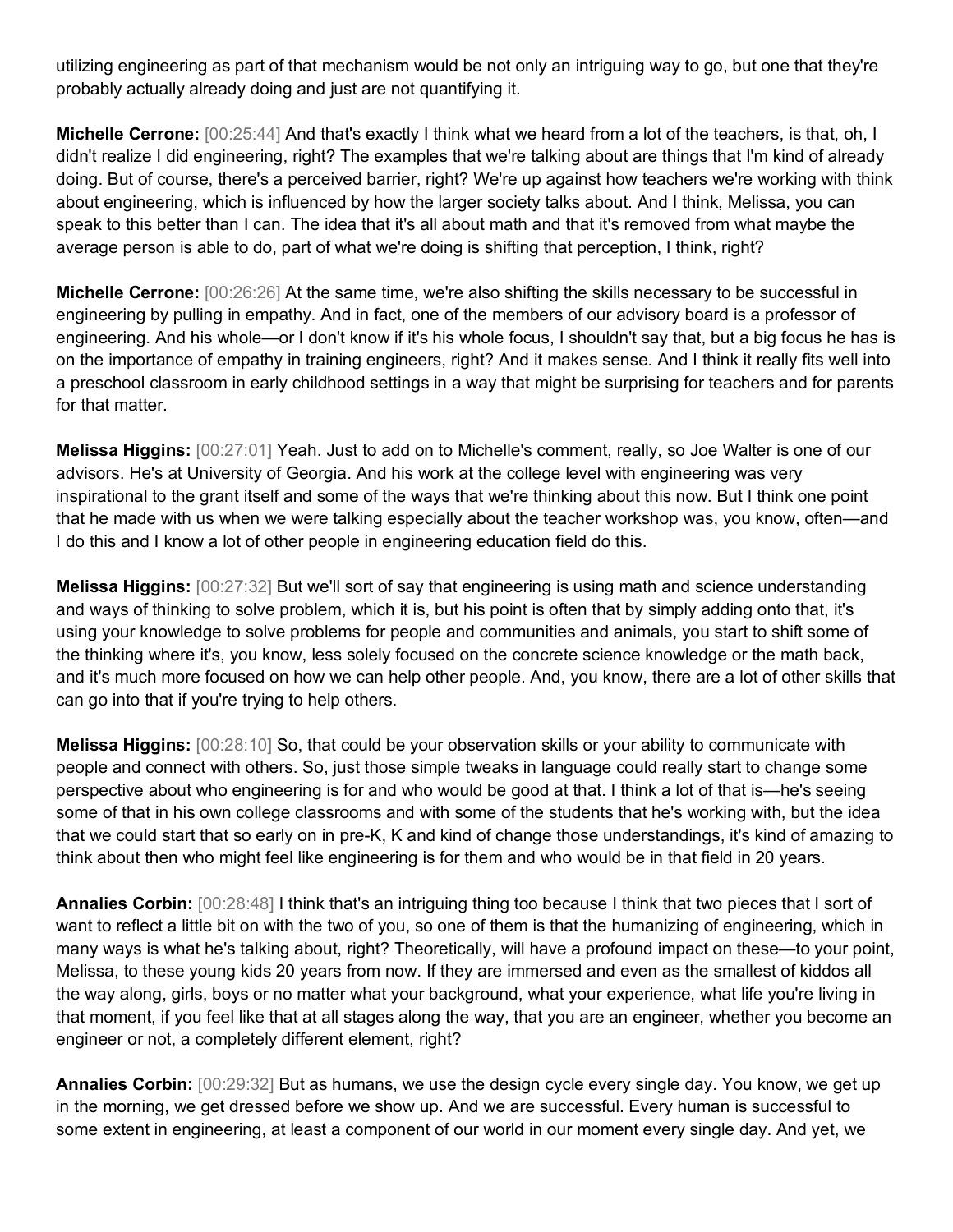don't believe that about ourselves. And as kids get older, we see that being pushed out of them, especially in particular, groups of girls, minorities lose a lot of those opportunities.

**Annalies Corbin:** [00:30:02] And the other piece of it, as all rolled into this, I think, is a marketing issue, right? We have these sorts of old notions of what engineering is. It's the same problem that manufacturing has, right? It's a marketing problem, it's not what it used to be. And it's a very different thing. So, I think it's intriguing, the work that you are doing in terms of sort of getting people to sort of think about these issues very differently.

**Annalies Corbin:** [00:30:28] Michelle, what is the long term—how do you make long-term determinations around the positive impacts of this experience, not just for these teachers, but the students that over the course of their teaching career that they will impact, and then the individual students themselves? And I realize that's a huge, huge question, but it is, after all, an NSF-funded endeavor. And NSF likes big giant questions with a really long time involved, so we might as well ask the question.

**Michelle Cerrone:** [00:30:58] Yeah, sure. So, you know, the length of this project is two years. So, it's not necessarily something we'll be able to answer within the bounds of this particular project. But as we hope to grow this work and get a better sense of the learning trajectory for students, you know, what it means to go through the design process in kindergarten, what it means to go through the design process in preschool.

**Michelle Cerrone:** [00:31:24] We can really map that onto a learning trajectory, and then use that to create some sort of assessment to look at the processes that children are going through. Yeah, that's what I would say as we look to the future. Before we can start assessing it, we need to really map the trajectory. Now, we have an evaluator who will be looking at how the teachers are thinking about it. And possibly, I think, Melissa, is she looking at—I think she is looking at some student outcomes based on teacher reports.

**Melissa Higgins:** [00:31:55] Yeah, really cursory with student—I mean, really, our focus now has been on the teachers. And especially, we're looking at a fairly small group of teachers focused here in Boston and trying to figure out what is it in their classrooms and their current environment that is either impeding them in some of this and how we can better support them and, you know, in what ways we can help them be successful in implementing some of this in their own settings. So, yes, primarily focused on the teachers for now. But of course, then, you know, next, we would love to think more deeply on this with the students, and, you know, see what impacts there, what is happening with them when they're going through these processes or looking at other environments. So, lots of possibilities. That's kind of how we're approaching this.

**Michelle Cerrone:** [00:32:48] Yeah. And I would also add to that that part of this iterative design process that we're engaging into the design-based research is working with teachers and administrators and other stakeholders to come up with a shared set of goals for these, right? And so, as we come up with those goals, as we see what the processes look like, we can better crack the indicators of learning. But we want to make sure that, you know, we're measuring what makes sense in the context of the schools, the goals of the schools and administrators that we're serving.

**Annalies Corbin:** [00:33:25] Yeah, I also think that it's a fascinating thing to think about the sort of what and how, as these teachers in this initial group become very comfortable using this and using it on an ongoing basis, what their own modifications are to the process they use every day, three, five years from now, right? That'll be a curious sort of piece. But in lieu of this and this is only a two-year study, I guess, you know, one of the things that folks would be curious about is, so as you've done the three workshops in person, were there some surprises? I mean, did you learn some things from this initial group that you were not expecting?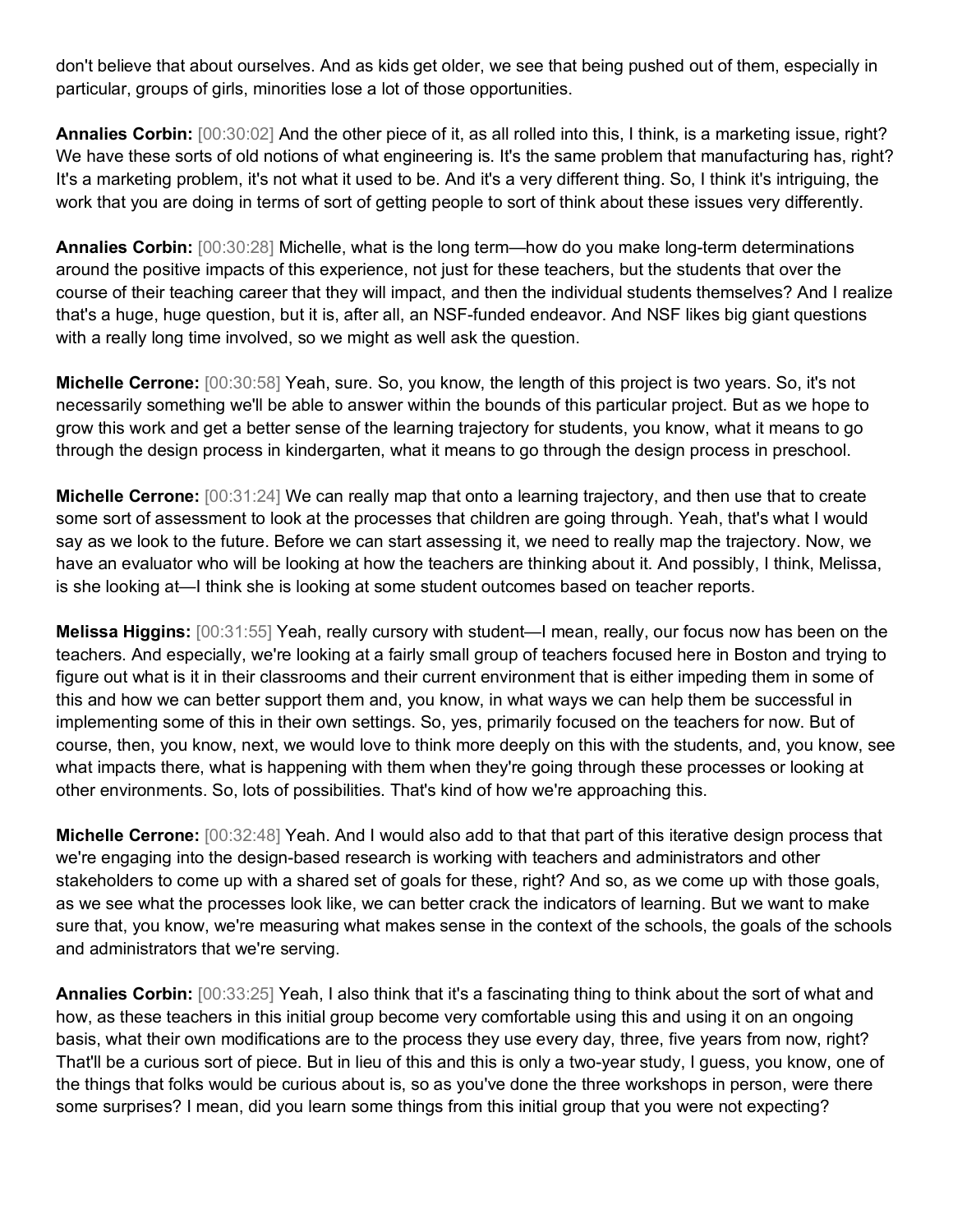**Melissa Higgins:** [00:34:11] Yeah. I mean, I think that is—we learned so much from those groups. I think their willingness to think about ways to apply this in their classrooms. I mean, it was a self-selecting group of folks who came to these workshops, so I'll put that out there. But their excitement and willingness to think about trying this in their own classrooms pretty immediately, you know, we had a lot of teachers who basically said, yeah, I'm going to do this, you know, next week or I'm going to—I'm doing this for sure. So, that was really heartening and I think kind of reminded us that there really is an interest in, you know, bringing some of these innovative and new things into the classroom and trying them out with their students.

**Melissa Higgins:** [00:34:58] Also, their suggestions about—so we had introduced a story book, as I mentioned, it was Make Way for Ducklings. And they had so many wonderful suggestions about either other books that might set a good context for doing something in their classroom or other resources we might look at to begin to kind of create a scenario in which engineering and empathy would be easy to draw out. And then, maybe, I don't know if this is super surprising, but always a good reminder. So, there were many teachers from Boston Public Schools who were in the workshop. There are a few teachers from other places.

**Melissa Higgins:** [00:35:35] But the conversations between the teachers, like, you know, there are many sessions where the museum staff and Michelle, we probably could have left the room, they could have run the thing themselves because just their ability to talk about, you know, specific students in their classrooms and how they handle things is always so rich when the teachers are having those conversations about their own classrooms, and so unfortunate that they don't get to have more of that in their daily professional lives. So, I would think that is just a wonderful product, byproduct when you have teachers in the same room together, the learning is so much more rich when they're all commenting, you know, and chatting with each other. So-

**Annalies Corbin:** [00:36:13] Do you—have you heard from any of those teachers? Have they been able to adapt what they learned in the workshops to make it work in a virtual environment or is that something that have you asked that question of your sort of study group? I'm curious.

**Melissa Higgins:** [00:36:29] Yeah. No, that is the question. And so, we haven't asked it yet. In part, we are so, what we're really waiting for is we wanted to be able to write up a new and actual document and activity or lesson plan based on what we have done in the workshops that incorporated their feedback. And then, we're hoping to share that out with them for any more comments they might have, and also, as an opportunity to check in.

**Melissa Higgins:** [00:36:56] You know, we have been kind of stealthily asking some questions for many contacts in the school district to get a sense for what's going on and of course—I mean, you know, teachers, they're the most amazing professionals in the world, and they're all doing great work right now, but we do know that they're doing a lot of hard work and making so many changes. So, our goal is always to be as supportive and helpful as possible and not get in their way at all. So, yeah, we will be checking in with them for sure, probably in the next week or so actually.

**Annalies Corbin:** [00:37:30] I'll be really curious, so please reach out, let me know. I'll be fascinated to hear what and how they've been taken from what they learned through those three workshop experiences and are able right now on the fly to take that knowledge and turn it around and make it work in a virtual. It's tough with little tiny kiddos, in particular. Schools across the country are like, oh, my gosh, we did it maybe in high school and middle school, but what are we doing in elementary, especially with the really, really younger ones in elementary?

**Annalies Corbin:** [00:38:01] So, I'll be curious. I always like to wrap the program with sort of, you know, a last piece of information as folks are out there in the world sort of imagining themselves, either participating in a